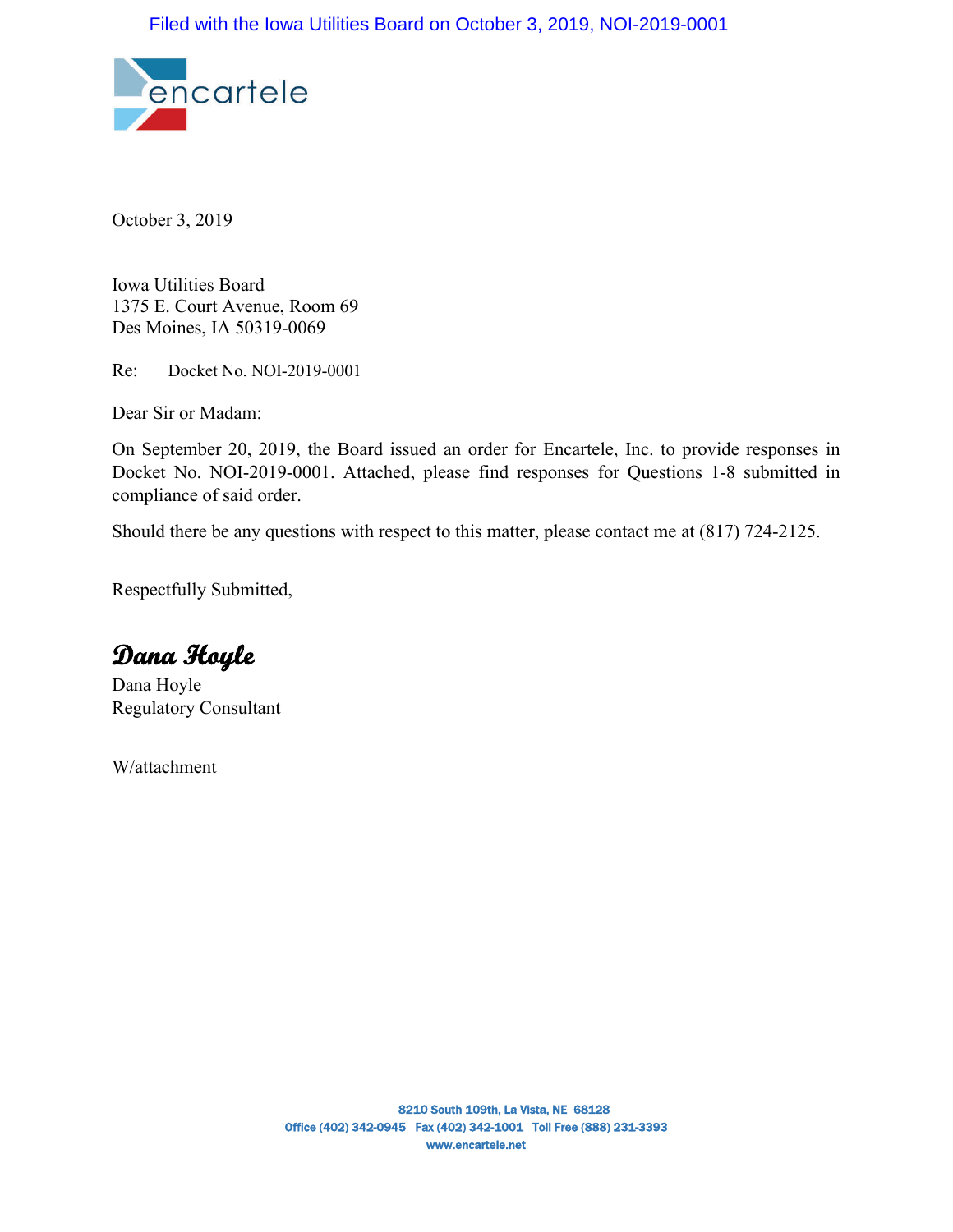# STATE OF IOWA DEPARTMENT OF COMMERCE IOWA UTILITIES BOARD

| IN RE: INQUIRY INTO                     |                             |
|-----------------------------------------|-----------------------------|
| REGULATORY REQUIREMENTS FOR             | DOCKET NO. NOI-2019-0001    |
| ALTERNATIVE OPERATOR SERVICES COMPANIES | RESPONSE OF ENCARTELE, INC. |
|                                         |                             |

Pursuant to the Board Order issued in Docket Nos. REG-3827, TF-2019-0270 on September 20, 2019, Encartele, Inc. provides the following responses:

1. Should all AOS companies' tariffs have consistent definitions for the services provided, identify the types of facilities where the service is offered, offer the same types of service, offer the same calling options, and contain the same requirements for billing and cancellation of service?

*In the Public Utility Regulation, §476.91, Alternative operator services are defined as meaning "a nongovernmental company which receives more than half of its Iowa intrastate telecommunications services revenues from calls placed by end-user customers from telephones other than ordinary residence or business telephones. The definition is further limited to include only companies which provide operator assistance, either through live or automated intervention, on calls placed from other than ordinary residence or business telephones, and does not include services provided under contract to rate-regulated local exchange utilities."*

*Encartele, Inc. does not believe that inmate communication service providers should be subjected to the AOS rule. As a provider of inmate communications, Encartele understands the unique circumstances surrounding the provision of services to inmatesresiding in correctional facilities. Provision of communications services to inmate facilities is far more complex than simply providing AOS services. Facilities require unique functionalities within each communications system, to include call tracking, call blocking, and call monitoring. Services are provided to the Correctional Facility and should therefore be deemed as providing services to a business account. Encartele works with each facility to tailor the systems to meet each facility's unique communications needs. Encartele creates technologies for inmate facilities that are practical to use and operationally efficient.*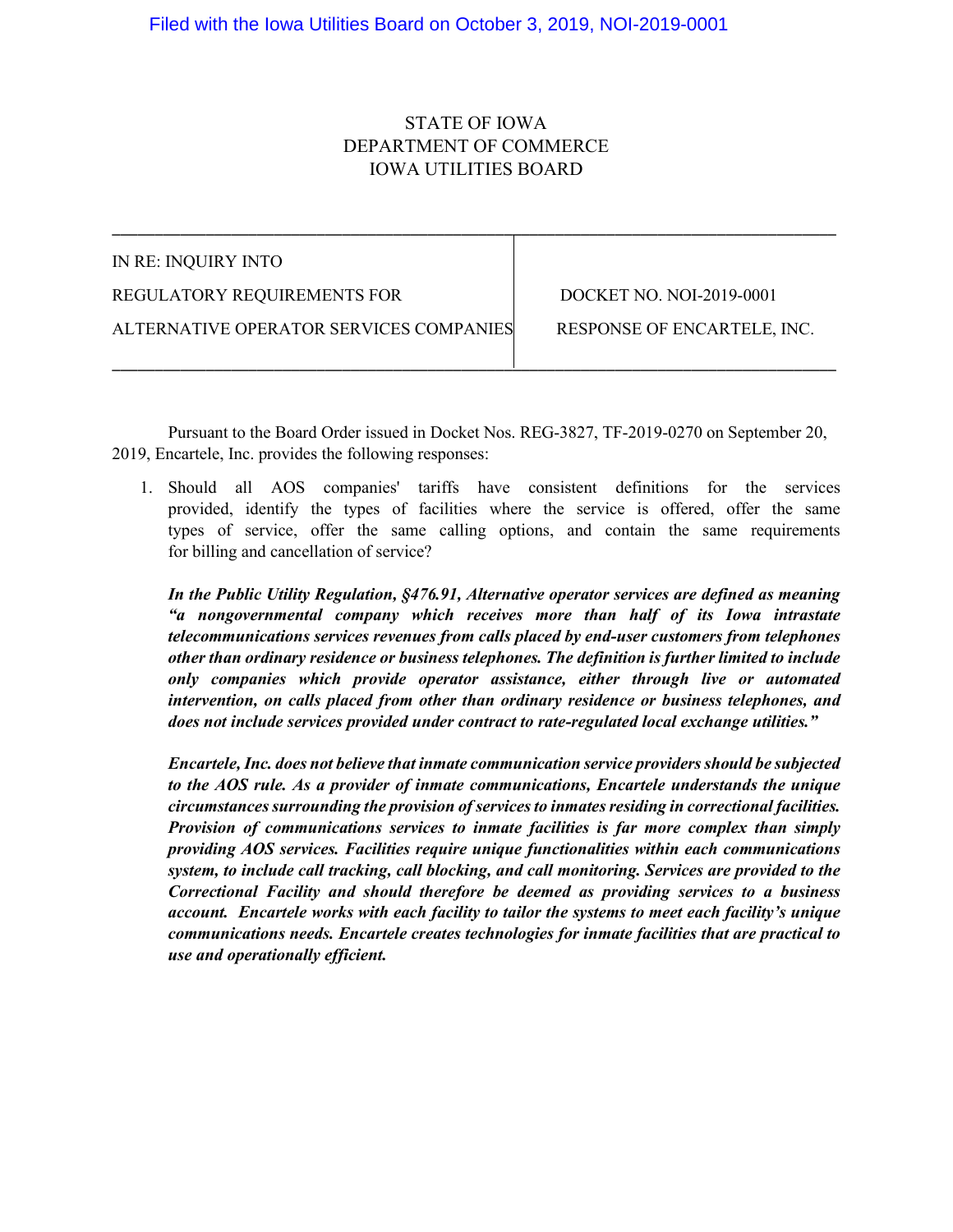2. What criteria or considerations should the Board use to determine whether rates charged by an AOS company are just and reasonable? This includes the basic rates and any ancillary rates?

*Encartele, Inc. is not a standard AOS company and only provides services to correctional facilities. Therefore, it has no opinion on rates provided by AOS companies to the general public that are outside their home or business. Encartele does not provide AOS calls to customers in hotels, to customers using public pay telephones or to the public calling on any other communications device.*

3. Should an AOS company be allowed to offer rates and service for non-correctional facilities that are different from rates and services provided for correctional facilities?

#### *Please see the response to Question 2, Supra.*

4. Should agreements between facilities, including state or local correctional facilities, and an AOS company also be filed with the Board, similar to the AOS tariff?

### *Encartele does not believe that it is a traditional AOS company and therefore believes that the contracts between Encartele and the facilities should not be filed with the Board. All facility contracts are available via the Freedom of Information Act.*

5. Companies that are providing AOS service are requested to provide a description of the company's current corporate structure and affiliations and whether that company is a successor to a company that previously provided AOS service in Iowa.

### *Encartele, Inc. is not affiliated with any other companies. It is not a successor to a company that previously provided AOS services in Iowa. It is a Nebraska domestic Corporation with Foreign Corporation status in Iowa.*

6. What information regarding AOS service should be considered confidential and not available for public inspection

#### *Encartele has no opinion of what information should be held confidentially for AOS providers.*

7. Are the Board's current registration and billing procedures understandable and are there any issues or questions about those procedures?

*Encartele recommends the current registration form be modified to contain an entry for Inmate Service Provider. Encartele is concerned about Board procedures in that it has not always obtained adequate notice in certain procedures that address the provision of correctional communications services.*